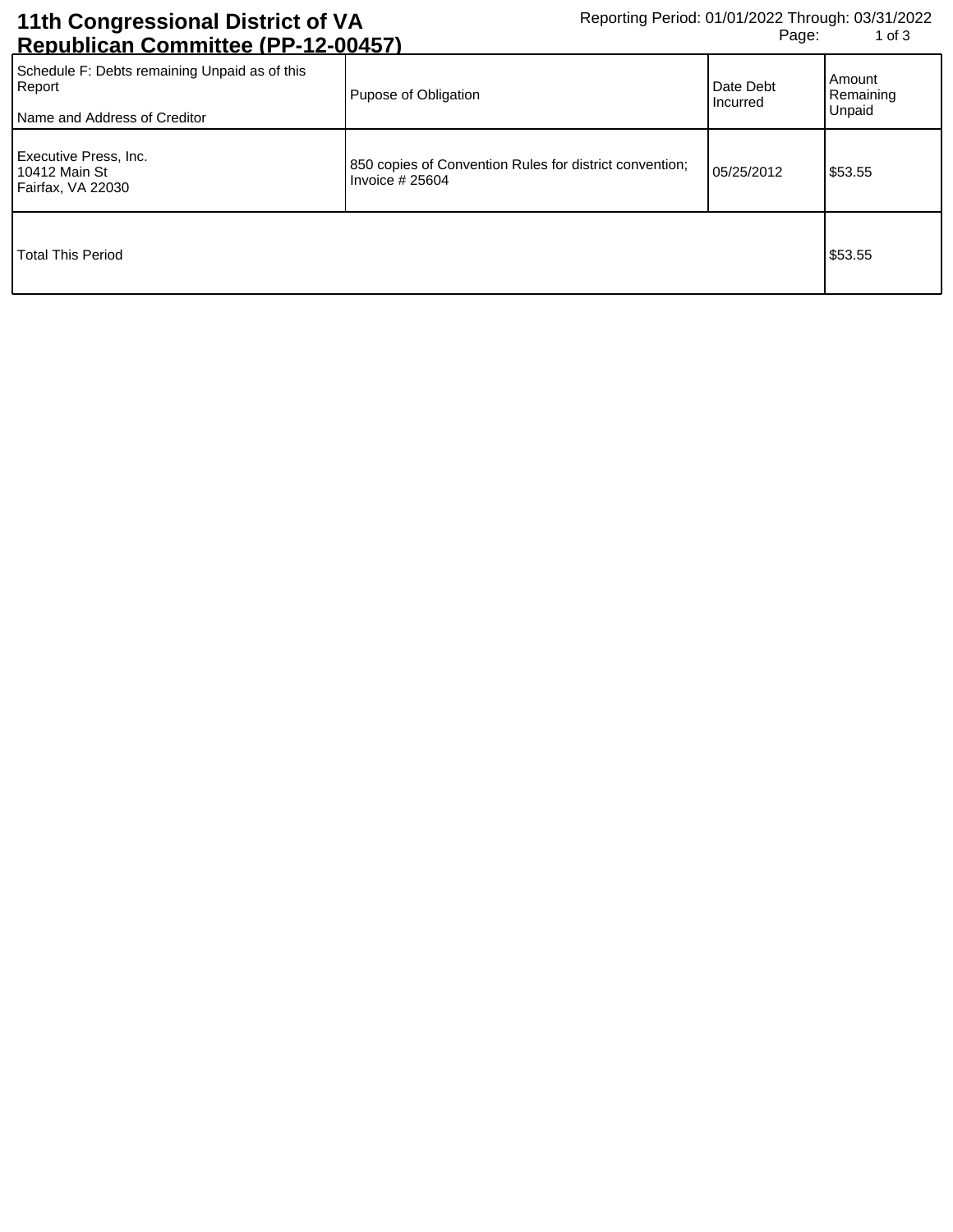## **11th Congressional District of VA Republican Committee (PP-12-00457)**

| <b>Schedule G: Statement of Funds</b>                          | Number of<br><b>Contributions</b> | Amount |        |
|----------------------------------------------------------------|-----------------------------------|--------|--------|
| <b>Contributions Received This Period</b>                      |                                   |        |        |
| 1. Schedule A [Over \$100]                                     | 0                                 | \$0.00 |        |
| 2. Schedule B [Over \$100]                                     | 0                                 | \$0.00 |        |
| 3. Un-itemized Cash Contributions [\$100 or less]              | 0                                 | \$0.00 |        |
| 4. Un-itemized In-Kind Contributions [\$100 or less]           | 0                                 | \$0.00 |        |
| 5. Total                                                       | 0                                 |        | \$0.00 |
| <b>Bank Interest, Refunded Expenditures and Rebates</b>        |                                   |        |        |
| 6. Schedule C [also enter on Line 17b on Schedule H]           |                                   |        | \$0.00 |
| <b>Expenditures Made This Period</b>                           |                                   |        |        |
| 7. Schedule B [From line 2 Above]                              |                                   | \$0.00 |        |
| 8. Un-itemized In-Kind contributions [From line 4 Above]       |                                   | \$0.00 |        |
| 9. Schedule D [Expenditures]                                   |                                   | \$0.00 |        |
| 10. Total [add lines 7, 8 and 9]                               |                                   |        | \$0.00 |
| <b>Reconciliation of Loan Account</b>                          |                                   |        |        |
| 11. Beginning loan balance [from line 15 of last report]       |                                   | \$0.00 |        |
| 12. Loans received this period [from Schedule E-Part 1]        |                                   | \$0.00 |        |
| 13. Subtotal                                                   |                                   |        | \$0.00 |
| 14. Subtract: Loans repaid this period [from Schedule E-Part2] |                                   | \$0.00 |        |
| 15. Ending loan balance                                        |                                   |        | \$0.00 |